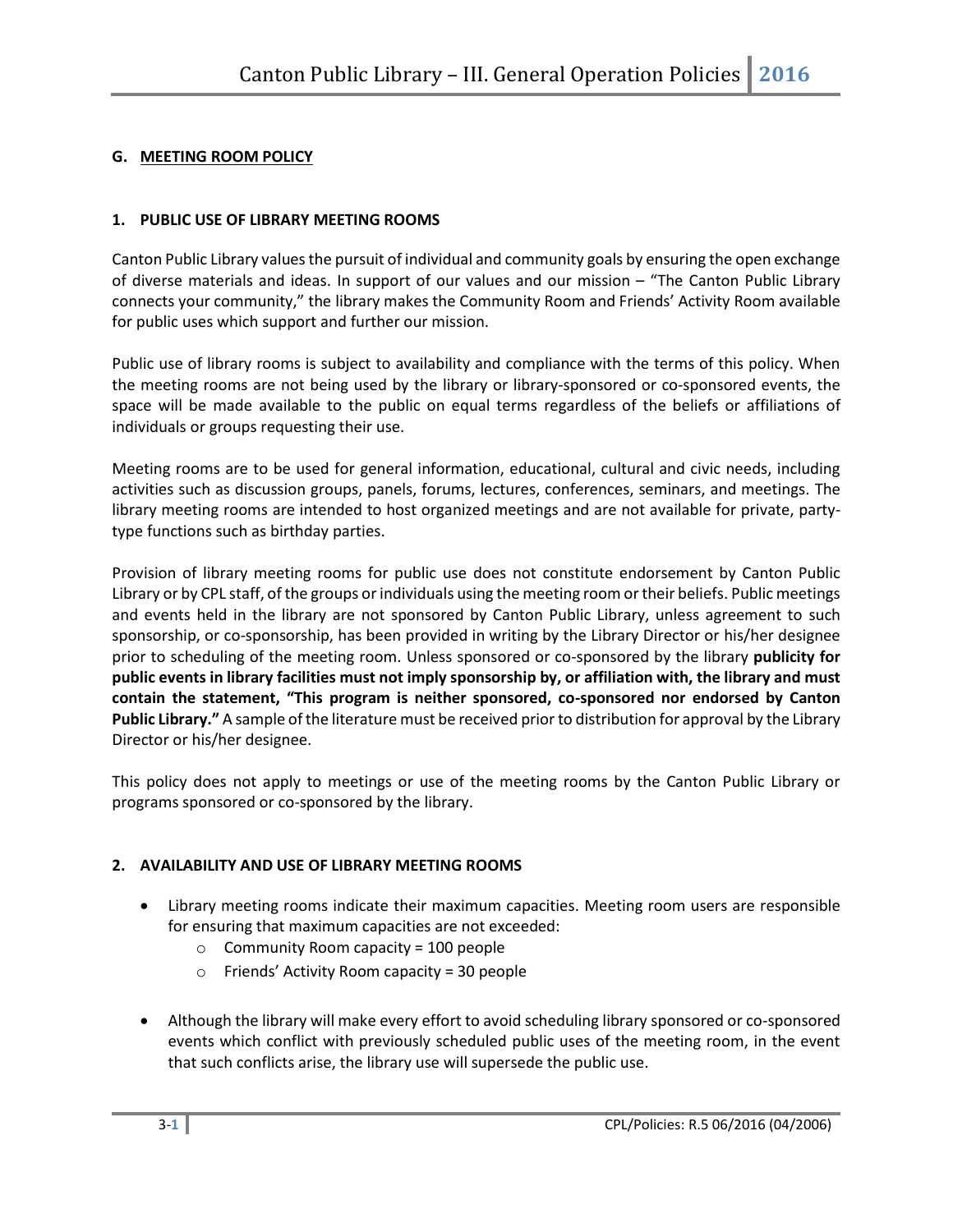- Meeting room use will not be scheduled before or after library hours. Events must be terminated 15 minutes before the library closes.
- Library staff may attend or observe any event at any time.
- Library meeting rooms may not be reserved more than **one month** in advance of the requested use date.
- Due to the library's limited meeting room availability, the Friends' Activity Room is preferred for groups with anticipated attendance of 25 or fewer people. The Library Director or his/her designee has discretion to determine which room will be available to any applicant.
- To insure or promote the accessibility of library meeting rooms to a wide variety of community groups, and so that the entire Canton community may have opportunity to make use of the limited facilities available, no group may use the rooms for more than twelve (12) meetings per year.

# **3. FREE USE OF LIBRARY MEETING ROOMS**

Library meeting rooms are available for use, free of charge, to groups or individuals meeting *all* of the following criteria:

- The group or organization sponsoring the event must be a  $501(c)(3)$  non-profit group or an individual or group that is indisputably not commercial but is cultural, educational or informational in nature. Determination of whether a group or individual meets these criteria rests with the Library Director or his/her designee.
- Library meeting rooms are available for educational, cultural, informational or governmental/civic activities. These activities may include public lectures, panel discussions, workshops and other similar functions. No commercial, sales, or profit-making uses of the meeting rooms are allowed.
- Meetings/events/programs must be open to all persons who wish to attend, within the maximum allowed capacity of the space.
- With the exception of library-sponsored or co-sponsored events, no fees or donations may be solicited or collected for admission to, or participation in, any such program, meeting or event, nor may any sales be conducted, or any business conducted which is entrepreneurial in nature or intended to realize profit for the sponsoring individual, group, or organization at a later date.

# **4. RENTAL OF LIBRARY MEETING ROOMS: (FEE CATEGORIES FOLLOW)**

Individuals or organizations not able to meet the criteria for free use of library meeting rooms may be eligible to rent library meeting rooms for a fee, subject to a determination that the proposed use is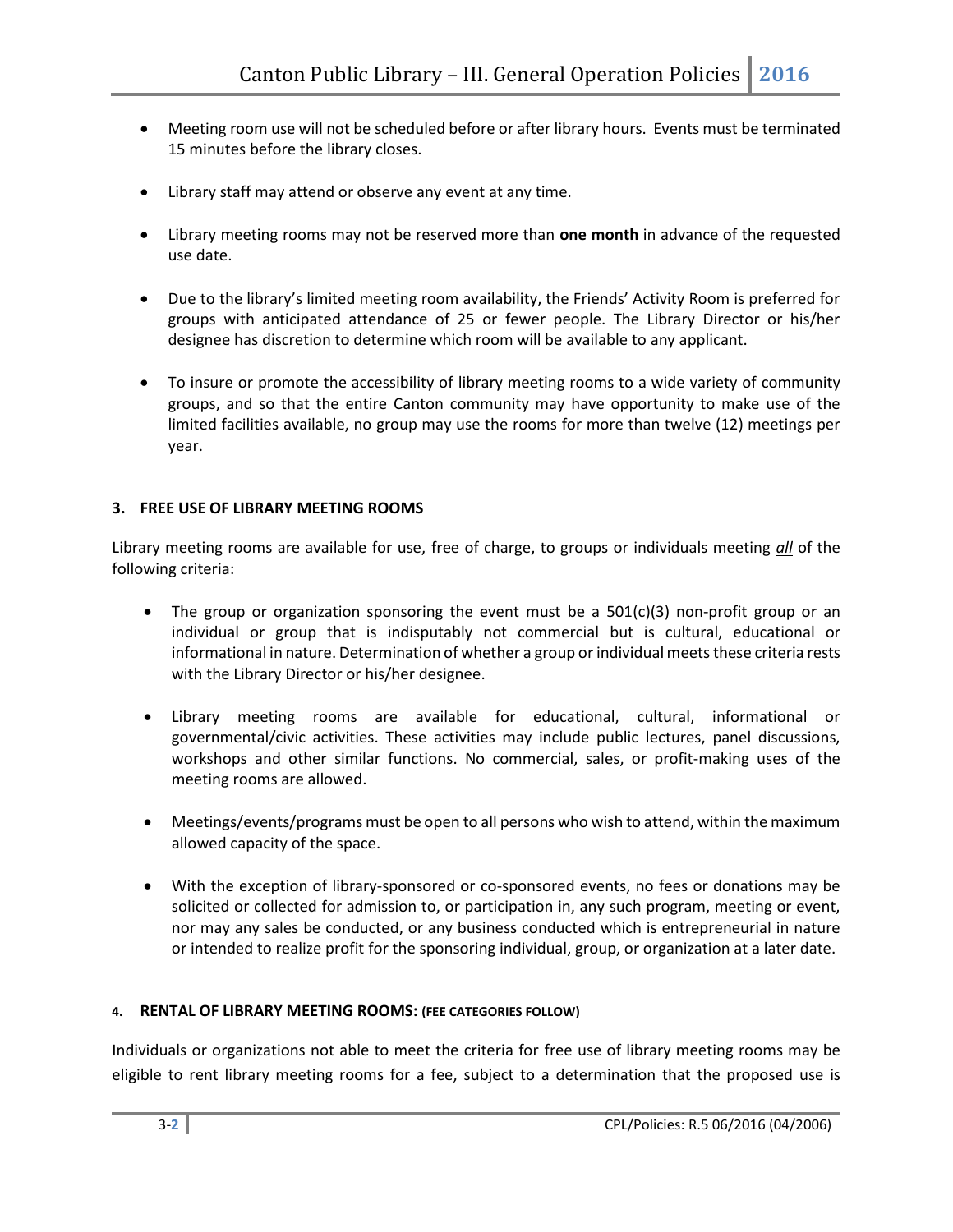appropriate to the space, and not disruptive to regular library functions. Final determination regarding eligibility to rent library meeting rooms rests with the Library Director or his/her designee.

Meeting room rental fees will be charged in accordance with the following fee schedule adopted by the Library Board of Trustees.

| Category 1 | No Charge                                   | Library uses and co-<br>sponsored programs                                                                                  | Library sponsored or co-sponsored cultural<br>events, library programming and library<br>educational events                                                                                                                                                                                                                     |
|------------|---------------------------------------------|-----------------------------------------------------------------------------------------------------------------------------|---------------------------------------------------------------------------------------------------------------------------------------------------------------------------------------------------------------------------------------------------------------------------------------------------------------------------------|
| Category 2 | No Charge                                   | Canton Resident,<br>Educational, Cultural,<br>Informational or<br>Governmental/Civic<br>Activities, Non-Profit<br>501(c)(3) | Homeowners associations, public lectures,<br>panel discussions, workshops and other<br>similar functions.<br>501(c)(3) documentation may be required.                                                                                                                                                                           |
| Category 3 | \$50.00/per<br>session (up<br>to 4 hours)   | For-Profit<br>Organizations/Businesses<br>within Canton                                                                     | For-profit businesses of Canton residents or<br>businesses located within Canton.                                                                                                                                                                                                                                               |
| Category 4 | \$200.00/per<br>session (up<br>to 4 hours)  | Non-Resident                                                                                                                | Non-Resident for-profit groups, individuals or<br>organizations                                                                                                                                                                                                                                                                 |
| Category 5 |                                             | No usage permitted                                                                                                          | For-profit groups or organizations soliciting or<br>selling products or services are not eligible to<br>use library meeting rooms.                                                                                                                                                                                              |
| Additions  | \$25.00<br>Kitchen/<br>*Cleaning<br>Deposit |                                                                                                                             | The Community Room kitchen is not<br>intended for cooking, but to provide a<br>convenient space for the preparation of<br>ready-to-serve items or light refreshments.<br>No cooking appliances may be used.<br>*Depending on the nature of the event (craft,<br>food service, etc.) a \$25 cleaning deposit may<br>be required. |
|            | \$50.00<br>Equipment<br>Rental fee          |                                                                                                                             | Projector, laptop, DVD player, microphone,<br>presentation remote, extension cord.<br>These Additions are further described in<br>Section 6.                                                                                                                                                                                    |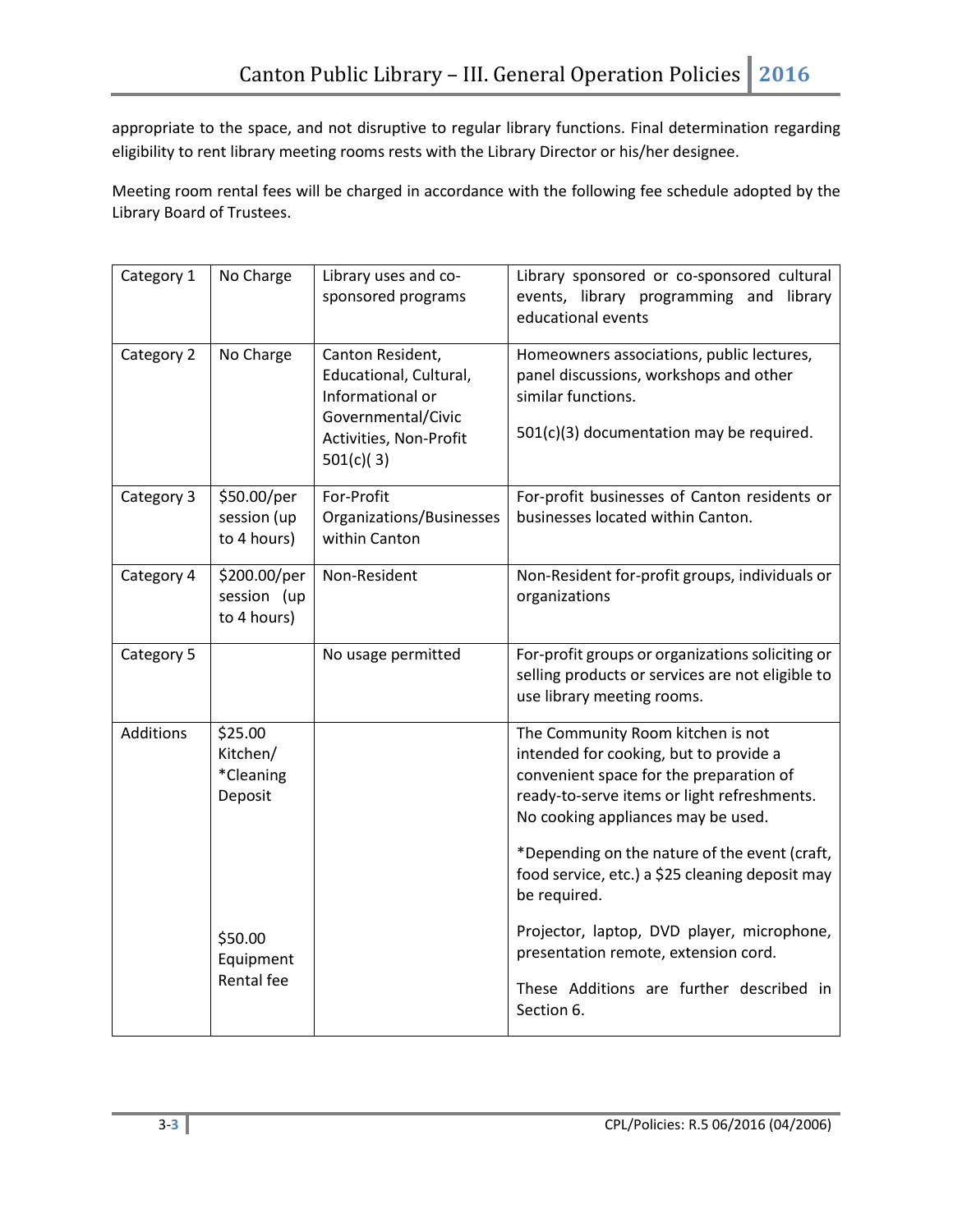# **5. SCHEDULING AND RESERVING LIBRARY MEETING ROOMS FOR PUBLIC USE**

#### **Public Use of Library Meeting Rooms**

Meeting room agreements must be fully executed and deposit/rental fees, if applicable, must be paid no later than 7 days in advance of the requested use date and before a reservation is considered confirmed. All reservations will be made on a first-come, first-served basis. An adult (18 years of age or older) representative of the group must complete and sign the [Meeting Room Application](https://www.cantonpl.org/sites/default/files/CPL_Meeting_Room_App_0.pdf) and pay any fees owed. The meeting room will only be booked upon approval of the Library Director or his/her designee, who will contact the applicant upon approval. If the Meeting Room Application is not received within 48 hours of the initial request for a meeting room, the tentative booking will be released. The signer of the Meeting Room Application must be present for the room to be opened for use. Do not assume that the reservation has been approved upon submission of the application. Whenever possible, meeting room reservations should be made *at least one week in advance of the requested use date.* Cancellations must be made at least three days prior to the scheduled use, as further outlined in Section 6.

- **Guarantee** The library is not able to guarantee that a particular time slot will continue to be available to any organization.
- **Rescheduling** The library reserves the right to reschedule confirmed meeting room reservations to accommodate library-sponsored or co-sponsored meetings or programs. However, every effort will be made to avoid such conflicts and/or to offer alternative options when they arise.

# **6. RULES OF CONDUCT & CONDITIONS FOR MEETING ROOM USE**

Library meeting room users must agree to abide by the Library Code of Conduct and the following Rules of Conduct specific to Canton Public Library meeting room use:

- **Contact/Registration** Meeting room users are responsible for scheduling and confirming reservations. The library telephone number may not be used as a contact for the meeting. Library staff will not handle registration or answer questions concerning the organization's use of the Community or Friends' Activity Rooms.
- **No Interference with Library Operations** Users making excessive noise that disrupts normal Library functions or other patrons' use of the Library may be asked to leave. This includes conducting the meeting or any part of the meeting outside of the Meeting Room. Meeting room users must observe the library's Code of Conduct and all library policies.
- **Electronics**  Electronic equipment, such as a projector, laptop, DVD player, microphone, presentation remote, or extension cord, may be rented for a non-refundable fee, which includes, if necessary, technician assistance with the set-up. Request for equipment rental must be made at the time of application. The library is not responsible for connecting or troubleshooting personal computers, electronic, or communication equipment brought to the library by room users. The Library does not guarantee the availability of any equipment.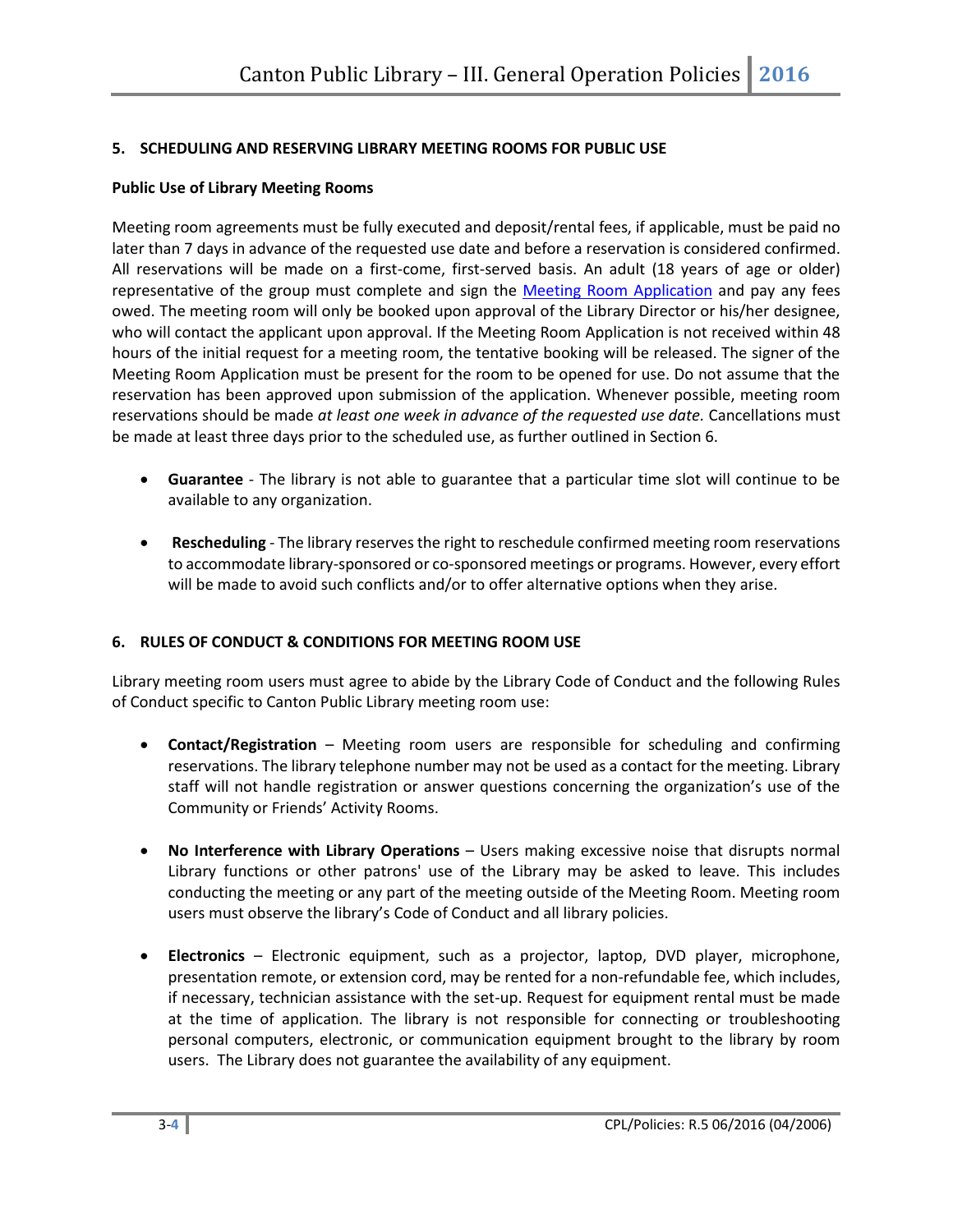- **False Information** Inclusion of false information in the Meeting Room Application will result in automatic and immediate revocation of permission.
- **Fees/Admission** No admission or fees of any kind may be charged to attend programs or meetings held at the library.
- **Food/Refreshments** Alcoholic beverages are not allowed in any meeting room, unless part of a Library sponsored or co-sponsored event and has been approved by the Library Director. The library does not provide supplies such as cups, containers, coffee makers, etc. Commercially prepared food such as pizza, sandwiches, box lunches are allowed. No cooking appliances may be used. Please note the following regulations related to each room:

**Community Room** – Although the Community Room has a kitchen, it is not intended for cooking, but rather to provide a convenient space for the preparation of ready-to-serve items or light refreshments. Kitchen use requires a \$25 deposit which will be returned upon inspection of the kitchen and meeting room.

**Friends' Activity Room** –No access to the Community Room kitchen is provided with Friends' Activity Room reservations.

- **Minors** Groups including minors must be supervised by at least one responsible adult 18 years of age or older. Responsible adult must apply for, sign and take responsibility for the reservation. Groups larger than 20 must have sufficient adult supervisors to maintain a ratio of at least one adult per 20 minors.
- **Publicity** Applicant shall not promote their event with the library name and address or location without a signed, approved Meeting Room Application. Publicity for events to be held in the library must not state or imply that any program is sponsored, co-sponsored, approved, or endorsed by Canton Public Library, unless prior permission to do so has been given in writing.
- **Reservation Reassignment** Groups or organizations may not assign their reservations to other groups or organizations.
- **Responsibility** Meeting rooms and other library spaces must be left in their original condition, neat, clean, and undamaged. Nothing can be taped, tacked or otherwise adhered to the Community Room or Friends' Activity Room walls. Excessive amounts of garbage (beyond the capacity of trash receptacles provided in the meeting rooms) must be removed to the library dumpster (located at the southwest back corner of the library) by the room user. Users (the signer of the Meeting Room Application) must pay the cost to clean, repair, or replace any library electronic equipment, other equipment, furniture, facility, or grounds they damage. Meeting rooms shall be inspected and secured by library staff before departure of a group.

**The individual who signs the Meeting Room Application, as well as the membership of the group or organization as a whole, will be held responsible for any and all losses or damages that may occur as a result of the use of a meeting room and for the supervision of all minors attending the activity.**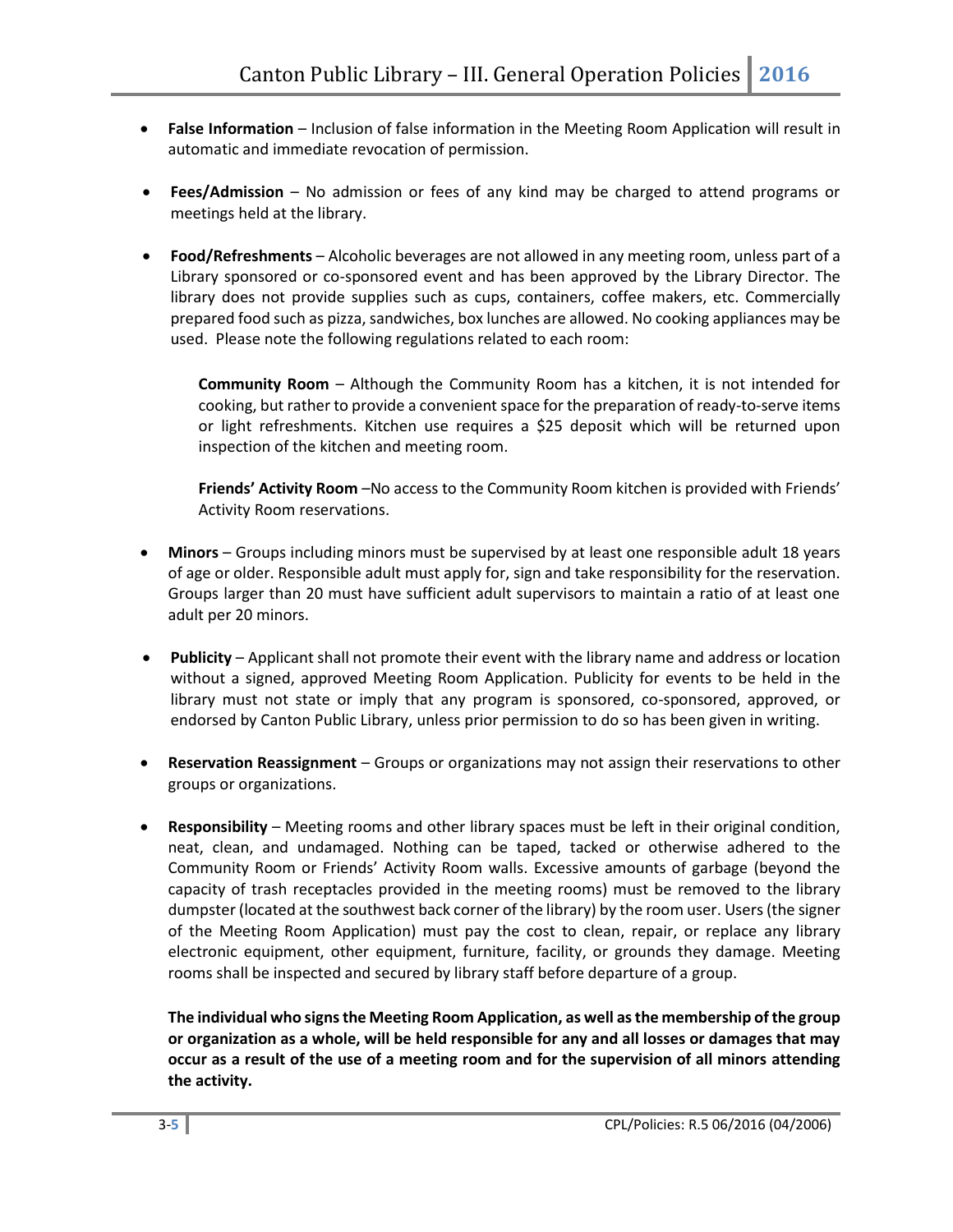- **Room Set Up** Individuals and organizations using library facilities are responsible for room set up and take down. Furnishings and equipment must be replaced in the locations in which they were found, or placed according to specific instructions provided by staff within the hours booked by the individual or organization.
- **Printed Materials/Literature**  Users shall not distribute personal or group literature, brochures and other materials to library patrons outside of the meeting room in the library building. Persons or groups using the meeting rooms shall not leave printed materials on library property without prior approval of the Library Director in accordance with Library Policy.
- **Room Departure** Meeting rooms must be secured according to instructions provided by library staff.
- **Storage** The library is not responsible for materials or equipment brought to or left in the facility or on the grounds by users. The library is not able to provide storage space for materials or equipment between meetings. The library will not accept deliveries on behalf of the group. Items left in the meeting rooms will be moved to lost & found or discarded.
- **Indemnification**  Sponsoring individuals and organizations agree to and shall indemnify, defend and hold harmless the Canton Public Library and its appointed officials, boards, committees, agents and employees (collectively, the "library") against all suits, actions, demands, damages, and expenses of any nature which may be brought or made against the library or which the library may pay, sustain, or incur by reason of the use of library facilities by sponsoring individuals or organizations.

# **No Shows/Violations:**

- o Authorization to use library facilities may be revoked by the Library Director or his/her designee upon violation of any Policy, rule or procedure. Any fees/deposits will not be refunded.
- $\circ$  If an individual/organization fails to show for a reserved time slot, after 30 minutes the library may cancel the reservation and allow another use of the room. Any fees/deposits will not be refunded.
- $\circ$  If an individual/organization fails to utilize a meeting room reservation without notifying the library of the cancellation at least three days prior to the scheduled use, the Library Director or his/her designee may cancel or decline to schedule any future reservations for that individual/organization for up to a six-month period. Any fees/deposits will not be refunded.
- o If the Rules of Conduct for Meeting Room Use are not observed, the Library Director or his/her designee may cancel or decline to schedule any future reservations for that individual/organization for up to a six-month period. Any fees/deposits will not be refunded.
- o Persons or organizations refused the use of the meeting rooms or persons or organizations whose privileges to use the meeting rooms have been revoked, shall be informed of the right to appeal in writing to the Library Board of Trustees. Such appeals must be submitted in writing to the Chair of the Library Board within 10 days after notice of the refusal to use the meeting rooms or the revocation of use of the meeting rooms.